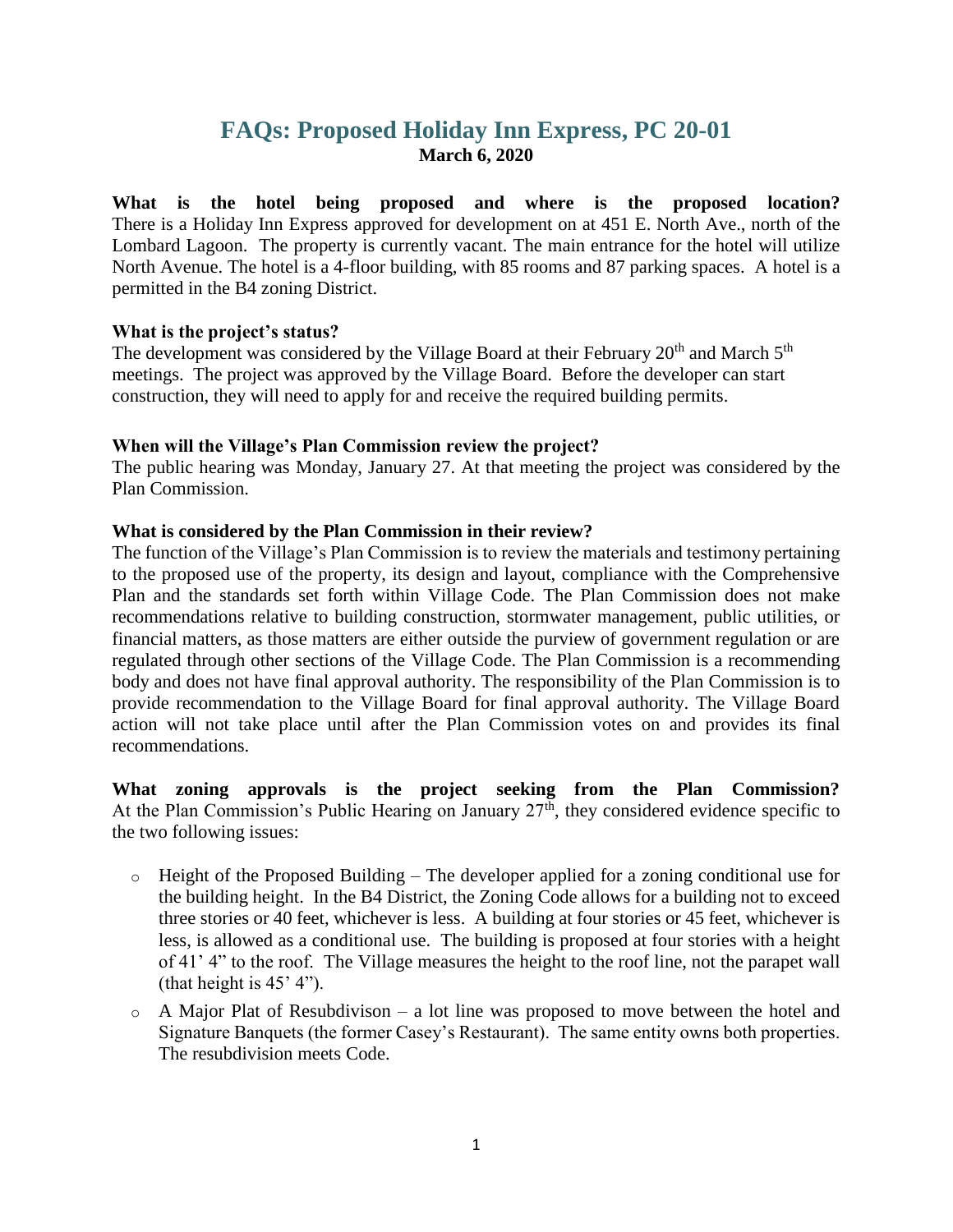Residents may remember a variance for a transitional landscape yard and for a transitional building setback at the south property line. After the neighborhood meeting the petitioner revised the site plan and no longer needs those variances. The development meets Code for the transitional landscape yard and for a transitional building setback at the south property line. A hotel is a permitted in the B4 zoning District.

#### **Why is the Village even hearing this request?**

All property owners/petitioners have a legal right to request consideration of a development proposal for their property. As the height is not a permitted use by right, its approval cannot be summarily approved by staff. In this case, the matter must be considered through the Village's public hearing process. A hotel is a permitted in the B4 zoning District.

# **Why is the Village putting a hotel in this location?**

The Village does not decide what businesses open or build in Lombard. The Village's responsibility is to ensure that businesses wishing to open are within proper zoning regulations. A hotel is a permitted use in this location, which is currently zoned as B4 Corridor Commercial District.

# **Is the hotel being built in the park/Lombard Lagoon?**

No. The hotel is not being built in the park/Lombard Lagoon. The proposed hotel location is located adjacent to (north of) Lombard Park District property/Lombard Lagoon. The Park District is aware of the proposed hotel.

#### **Why is the Park District allowing the building of a new hotel?**

The Park District does not own the land that the proposed hotel is interested in developing. Similarly to neighbors, one property owner does not have authority to control another property owner's decisions.

# **I live near the park and I enjoy the view of the pond. Will the proposed hotel block my view?**

No. The proposed hotel location is along the North Ave. business corridor, located north of the park. The north side of the Lombard Lagoon is zoned as commercial and there are no residences between the hotel location and the park.

#### **How will this affect my property taxes?**

While a healthy businesses environment benefits local government through their required property taxes, one business may not have a noticeable effect. It is important to remember that all hotel visitors are required to pay an additional tax, known as the hotel/motel tax, which directly funds local events including Cruise Nights and Lilac Time events including the Parade.

#### **Is there a demand for additional hotels in Lombard?**

Holiday Inn studied the market conditions in the region and determined there is an opportunity for an additional hotel. Private market forces determine market demand. Local government does not place caps on the number of business establishments.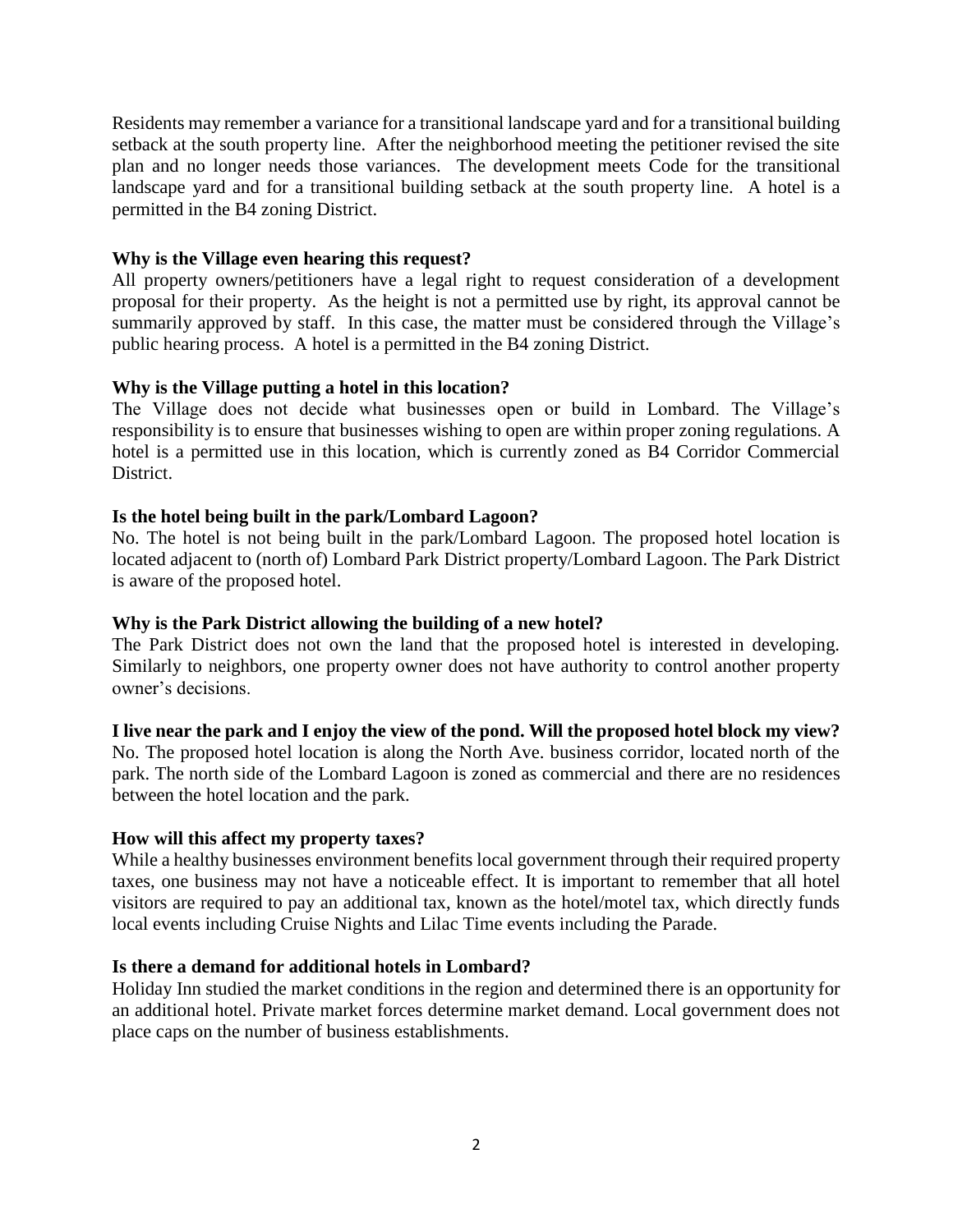#### **How will traffic generation and circulation be addressed?**

The Village traffic consultant will review the plans and provide comments that will be included in the staff report that will be presented to the Plan Commission at the public hearing at January 27th and the Village Board at a future meeting.

#### **How will lighting be addressed?**

The hotel will need to follow the Village Photometric Code (located in the Village's Zoning Ordinance). Lighting will be provided for the parking lot, but will need to meet requirements at the property line to ensure the abutting properties will not receive any overflow light.

# **There was a neighborhood meeting that took place on December 9th and I did not know about it. Why didn't I get notified?**

The Village is legally required to send notices of public hearing to all property owners within 250' of the proposed development. In an effort to stay transparent and increase public awareness of this project, the Village hosted a non-mandatory neighborhood meeting on Monday, December 9, 2019, where residents were able to ask questions to the developer, the Park District, and Village Staff. The meeting was located off site, at the Lombard Lagoon, in order to provide convenient access to residents located near the proposed area. The public hearing for the project is not scheduled until January 27, 2019.

# **Why doesn't the Village send letters to all Lombard residences when a public hearing or neighborhood meeting takes place?**

This direct mailing communication is focused on reaching those residents located closest to public hearing sites. There are 21,639 residences in Lombard. It would not be cost efficient or a responsible use of limited staff power and tax payer dollars to send mailings to all 21,639 residences, as the vast majority are not affected by localized projects.

# **I would like to be notified about all public hearings that are happening throughout the Village of Lombard, even if my residence is not located near the proposed project. How do I do that?**

The Village posts all public hearings on its website at [villageoflombard.org/publichearings.](http://www.villageoflombard.org/publichearings) Public hearings take place at Plan Commission Meetings, which are scheduled on the third Monday of the month, with the exception of the January meeting which takes place on the  $4<sup>th</sup>$  Monday. All Plan Commission meetings are available to watch live on the Village's local broadcast on both Comcast and AT&T and are also streamed live at [villageoflombard.org/live.](http://www.villageoflombard.org/live)

Additionally, any resident wishing to receive notifications about all public hearings may sign up for the Village's public hearings email list at [villageoflombard.org/notifyme.](http://www.villageoflombard.org/notifyme)

# **How can I find out more information, including getting a copy of the development plans?**

Interested parties can call or email Jennifer Ganser, Assistant Director of Community Development, to view a copy of the plans at  $(630)620-5717$  or [ganserj@villageoflombard.org.](mailto:ganserj@villageoflombard.org)